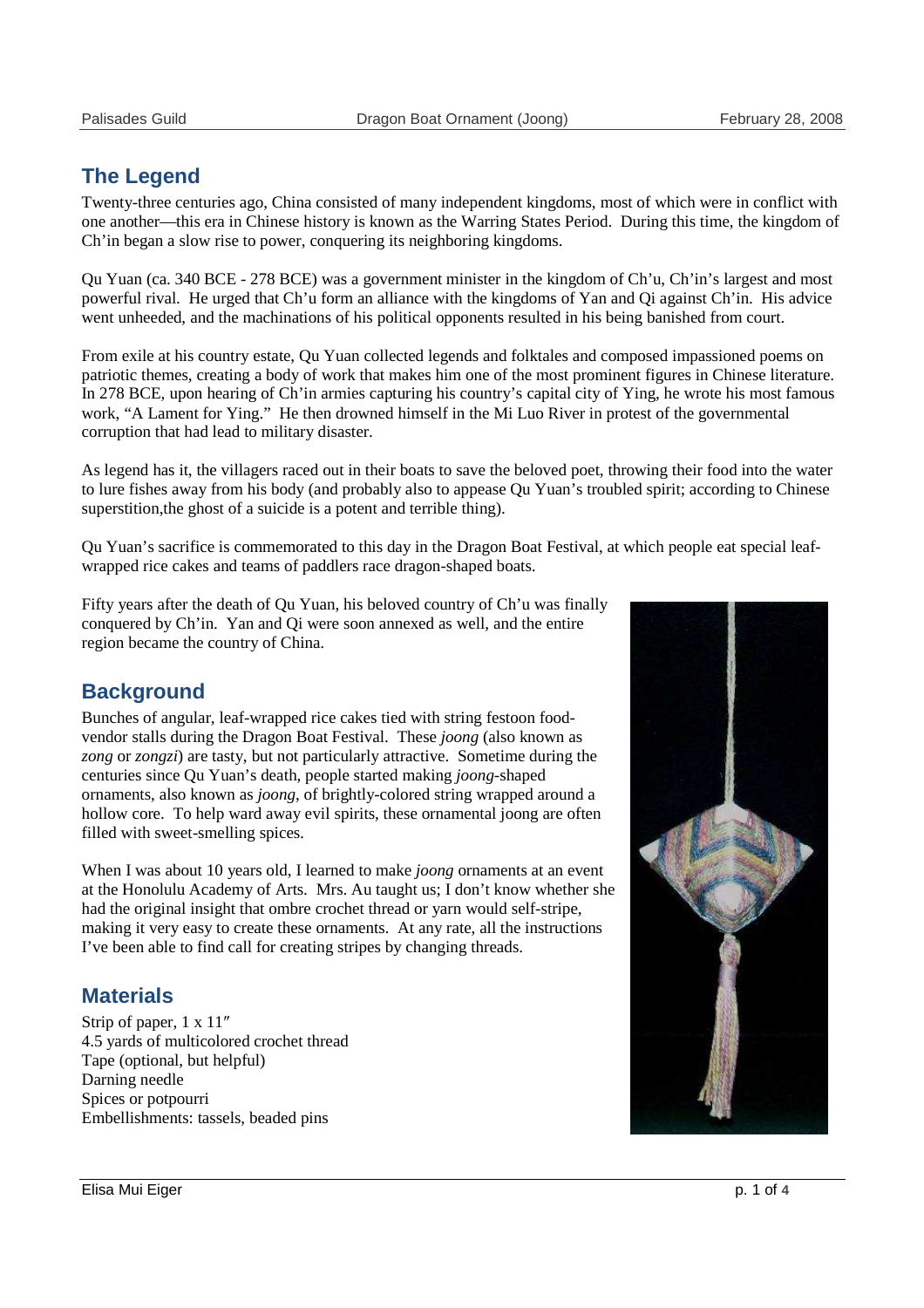#### **Overview**

- Pleat a strip of paper
- Fold the paper into a hollow form and fill with spices
- Wrap with crochet thread
- Add hanging cord, tassels, beaded pins, and other embellishments

## **Step-by-Step Instructions**

1. Form guidelines for creating the *joong* base by pleating a piece of paper accordion-style along alternating diagonal and vertical lines. An origami folding diagram, in which dashed lines represent valley folds and dot-dash lines represent mountain folds, would look like this:



a. Fold one corner of the paper up so that the short side edge lines up with the top edge, forming a triangle shape. (In the diagram, the front of the paper strip is white, and the reverse side is blue.)



b. Fold the paper back along the side of the triangle that is perpendicular to the long edges of the strip.



c. Fold the paper down so that the fold made in step b aligns with the bottom edge of the paper strip



d. Continue folding in this manner until you come to the end of the strip. Don't worry if the last segment of the strip isn't square.